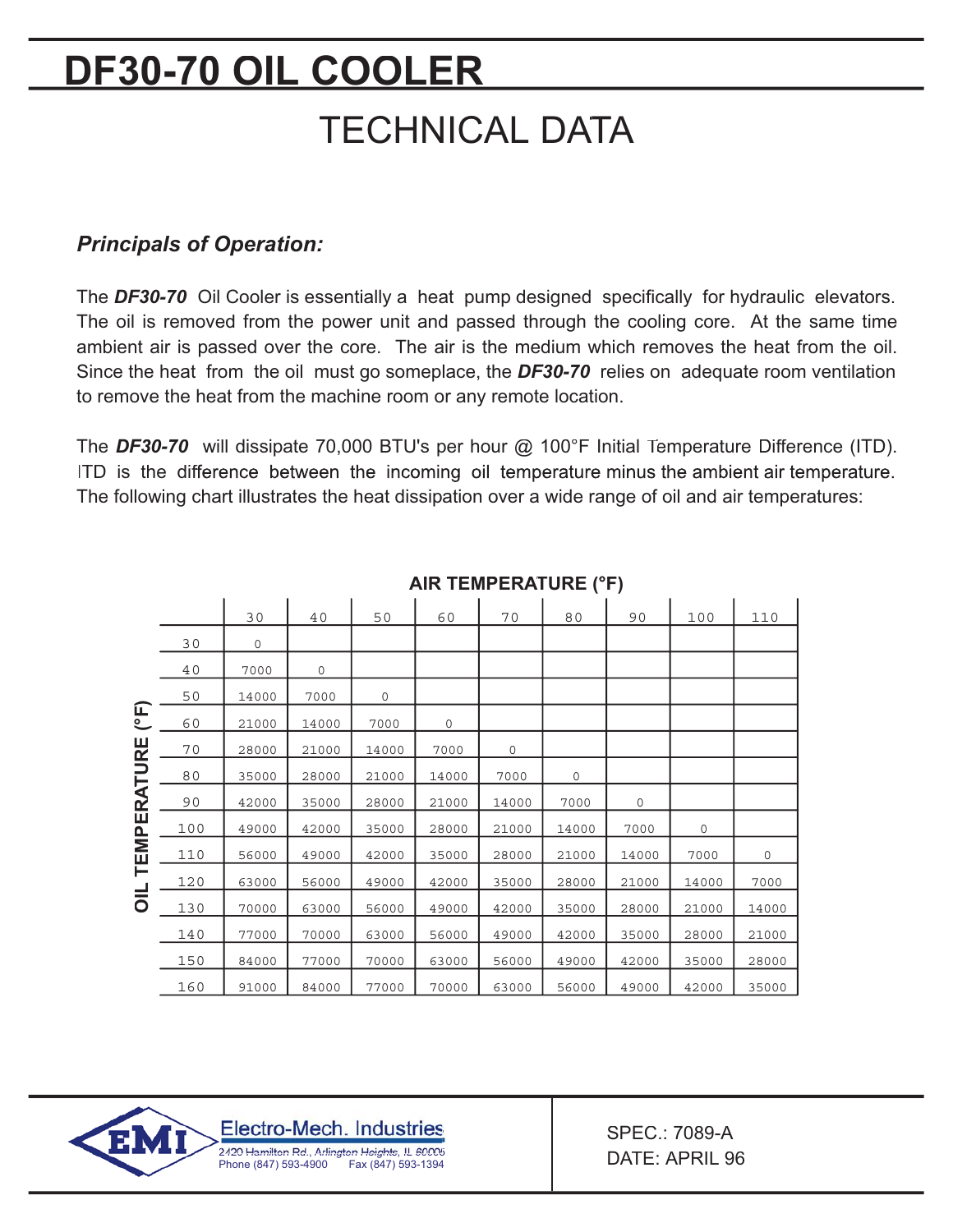## **DF30-70 OIL COOLER**

## DIMENSIONS

#### **HEAT EXCHANGER**



**PUMP/MOTOR COMBINATION**



#### **CONTROLLER**





SPEC.: 7106-A DATE: JUNE 2007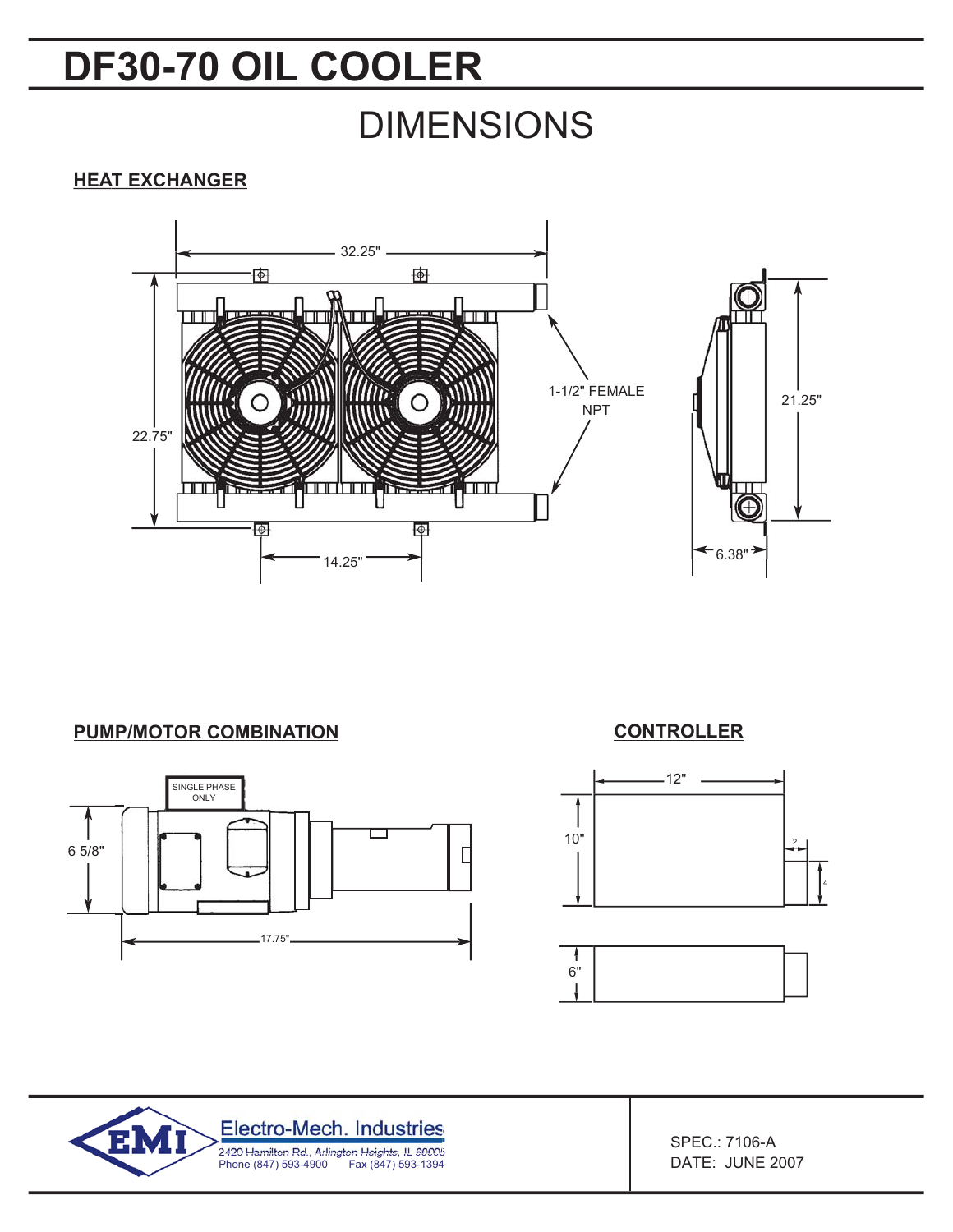## **DF30-70 OIL COOLER**

## ELECTRICAL DATA

### **3 PHASE PUMP MOTOR POWER SUPPLY**

| VOLTAGE  | 230 |  |
|----------|-----|--|
| F.L.AMPS |     |  |

#### **CONTROL POWER:** 115 VOLTS SINGLE PHASE

#### **ELECTRICAL CONNECTIONS**

#### **1. FROM SERVICE PANEL TO CONTROLLER**

Three conductors (110vac power supply H, N, G) Three conductors (3ph power in)

**2. FROM CONTROLLER TO THERMOSTAT** Two conductors

**3. FROM CONTROLLER TO HEAT EXCHANGER** Four conductors

## **4. FROM CONTROLLER TO PUMP MOTOR**

Three conductors (3ph)

Phone (847) 593-4900 Fax (847) 593-1394



SPEC.: 7105-R6 DATE: SEPT. 04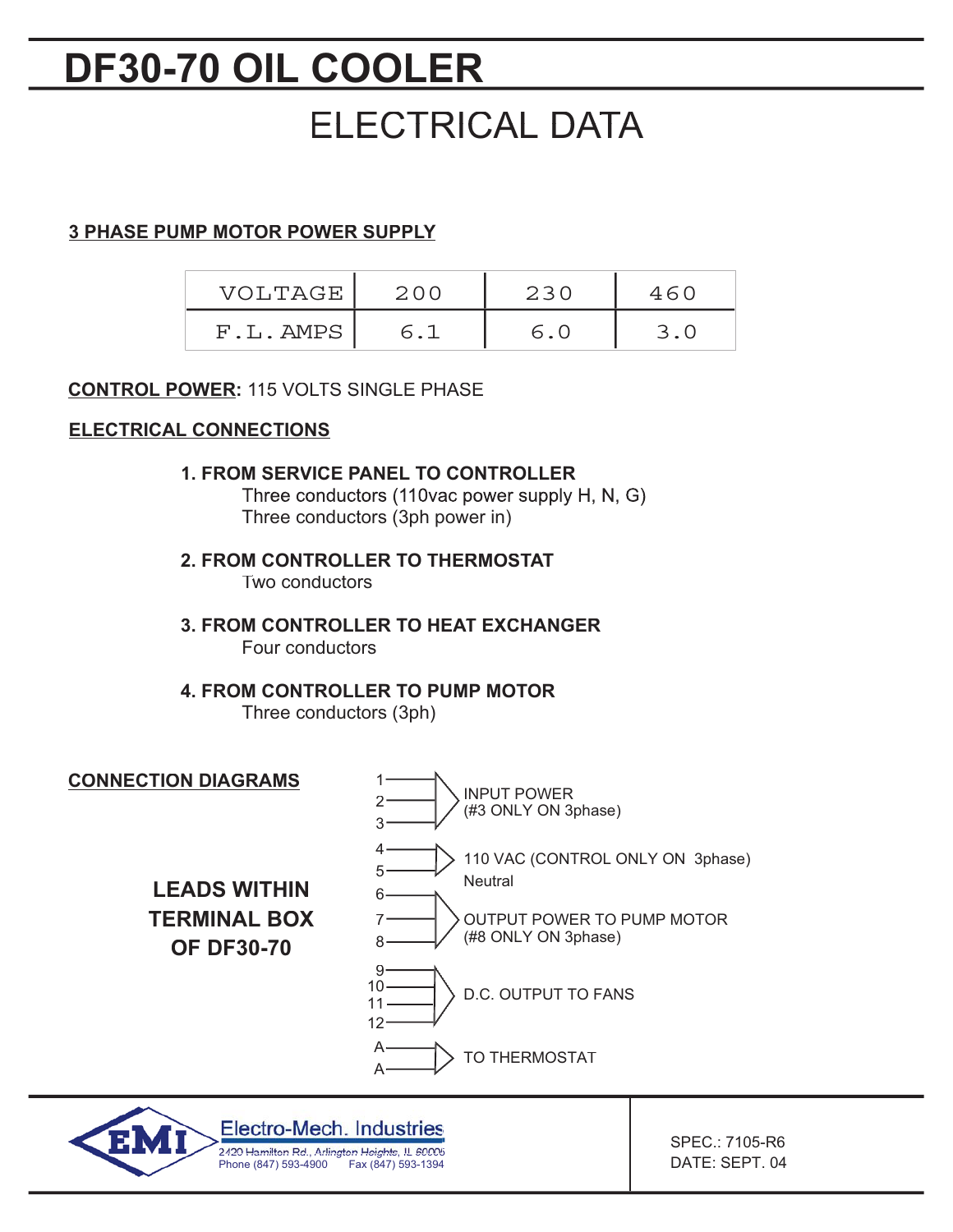## EK718-75 WATER COOLED OIL COOLER

### **Advantages of the EK718-75**

- **\* Increased Motor & Valve Life**
- **\* Improved Valve Control & Adjustments**
- **\* Consistant Elevator Performance**
- **\* Heat Transfer Occurs Away from Elevator Control Equipment**

### **Principals of Operation:**

The EK718-75 is a parallel cooling system for extreme duty hydraulic elevators. The oil is removed from the power unit and passes through the heat exchanger. At the same time cooling water passes through the core. The water is the medium which removes the heat from the oil. This results in effcient cooling without increasing the machine room tempurature. Since there are no cooling fans, the noise generated by the system is negligible.

The system will dissipate 75,000 Btu/hr. @ 36 deg (F) Inital Temperature Difference (ITD) with a water flow of 10 GPM. ITD is the temperature difference between the incoming oil minus the incoming water.

Water temperature and flow have a linear effect on heat dissipation. By increasing the water flow and ITD by 10% (11 GPM; 40 deg(F) ITD), the system will dissipate **90,750 Btu/hr**

### **Performance Data:**

Power Supply (3ph).......... 200V 6.1A; 230V 6A; 460V 3A Heat Dissipation............... 75,000 Btu/hr. @ 36 Deg F ITD Water Pressure................ 140 psi Max. Water Flow....................... 10 GPM Pressure Drop: Shell Side (Oil)........... 7 psi Tube Side (Water)..... 3 psi @ 10GPM



#### **Electro-Mech Industries**

250 Hamilton Rd., Arlington Heights, IL 60005 Phone: (847) 593-4900 Fax (847) 593-1394

SPEC.: 7043-D DATE: Sept. 2015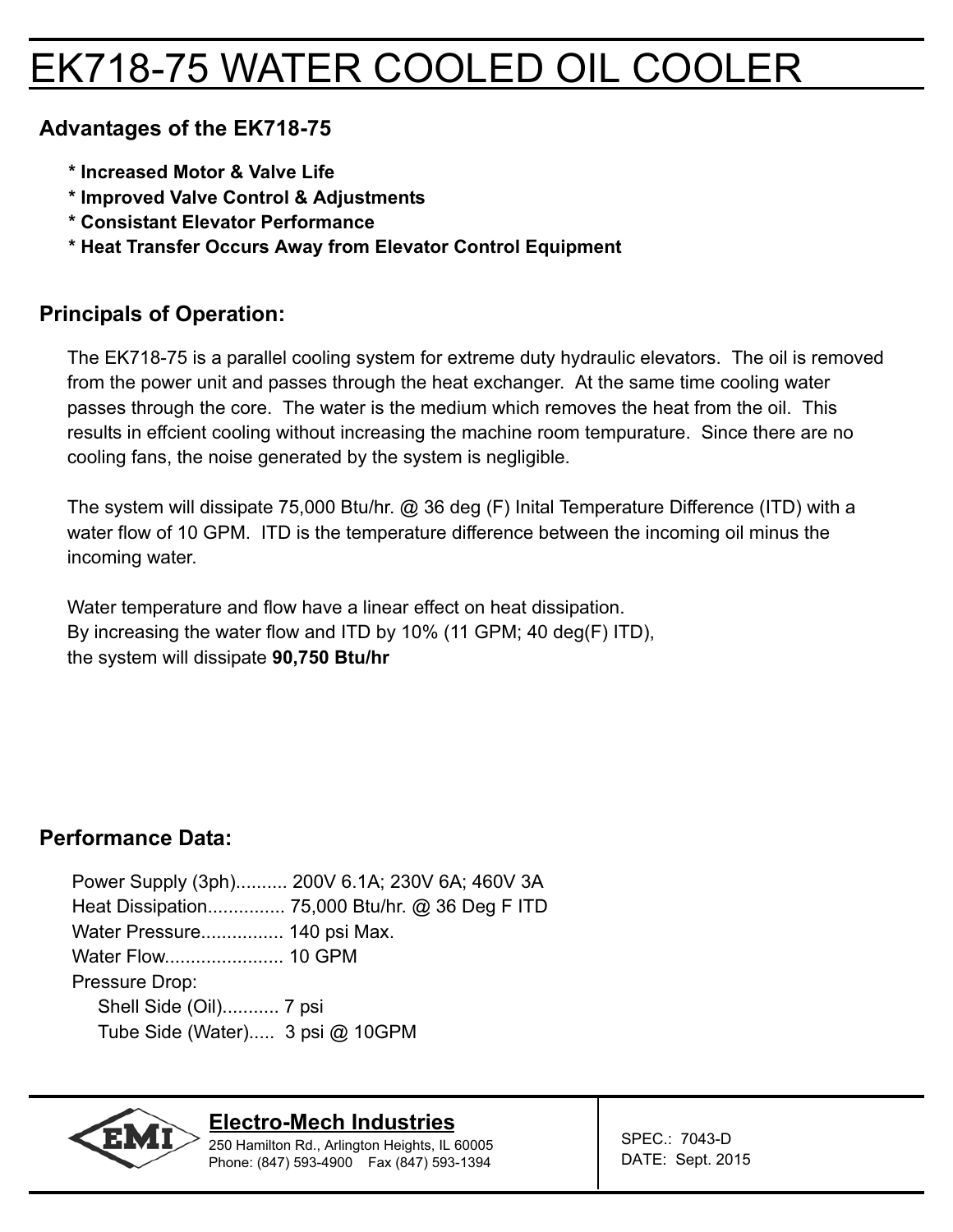## EK718-75 WATER COOLED OIL COOLER

## DIMENSIONS AND CONNECTION DIAGRAM

#### **HEAT EXCHANGER**



### **PUMP/MOTOR COMBINATION**



### **Supply Includes**

- 1 Heat Exchanger, Pump, Motor & Thermostat
- 1 Pump & Motor
- 1 Thermostat
- 20' 1" Hose
- 1 Solenoid Valve
- All Misc. Hardware to complete installation (including Teflon Tape)

### **CONTROLLER**

8 X 8 X 4 JUNCTION BOX

## **CONNECTION DIAGRAM**

Connect Solenoid NEUTRAL to wire 5

- **EXAMPLE POWER IN 1**
- POWER IN **2**
- POWER IN **3**
- $-$  110H **4**
- 110N **5**
- **TO PUMP-MOTOR 6**
- **COLORIST CONTROL** TO PUMP-MOTOR **7**
- TO PUMP-MOTOR **8**
- TO THERMOSTAT **A**
- **F - FROM THERMOSTAT**
- **10 ------** 110H TO SOLENOID



#### **Electro-Mech Industries**

250 Hamilton Rd., Arlington Heights, IL 60005 Phone: (847) 593-4900 Fax (847) 593-1394

SPEC.: 7108-E DATE: July 2016